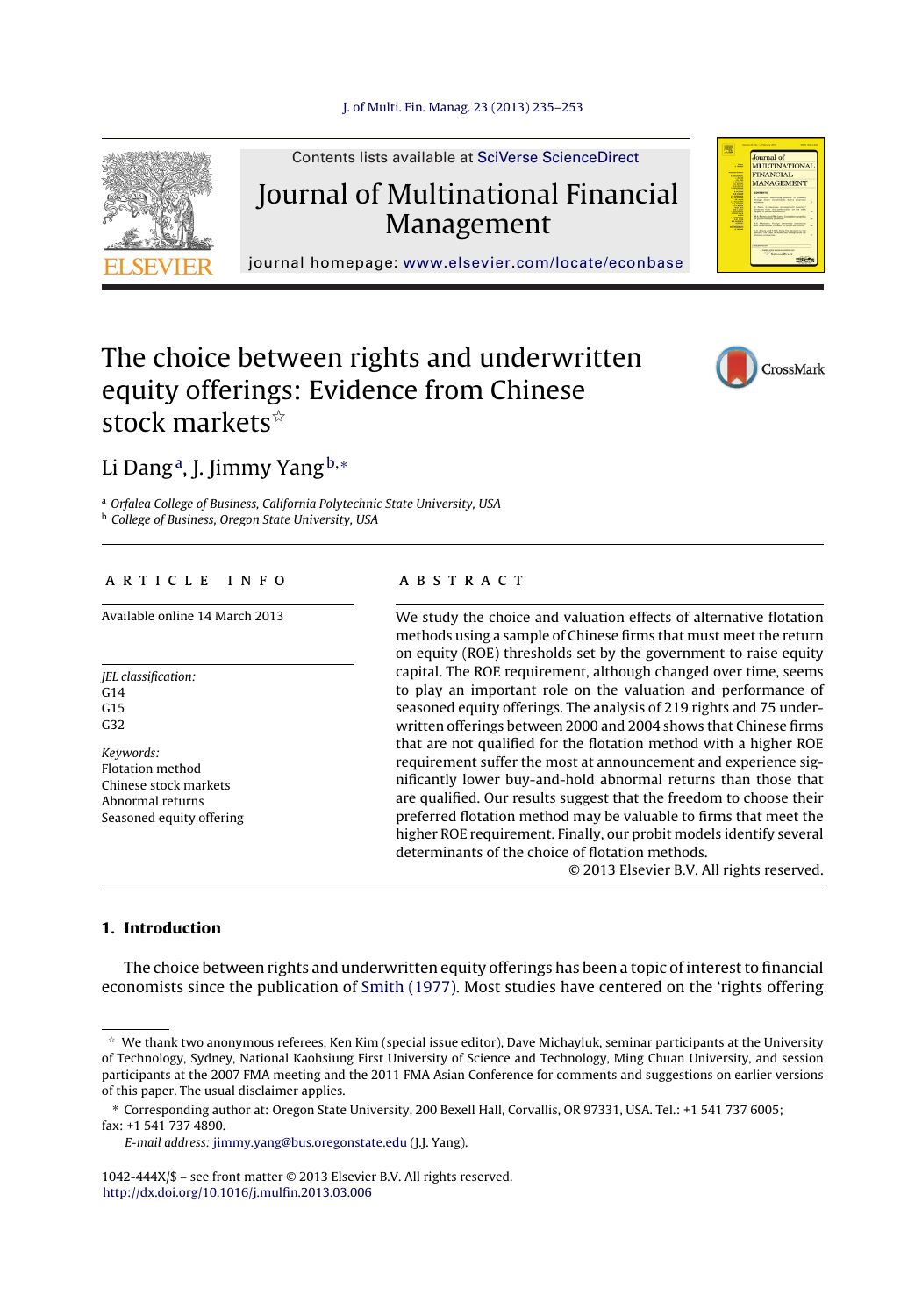paradox' issue<sup>1</sup> as [Smith](#page--1-0) [\(1977\)](#page--1-0) and [Eckbo](#page--1-0) [and](#page--1-0) [Masulis](#page--1-0) [\(1992\)](#page--1-0) show that the direct flotation costs of rights offerings are lower than those of public underwritten offerings, but fewer than 10% of U.S. firms issue seasoned equity directly to existing shareholders through rights offerings. In those studies, firms are free to choose flotation methods. However, what if firms do not have the luxury of selecting rights or underwritten offerings? In China, due to unique regulatory requirements, firms may not have the freedom to choose their preferred flotation methods, providing a great opportunity to study the choice as well as the valuation effects of alternative methods.

In the Chinese stock markets, a rights issue used to be the only source to raise seasoned equity capital, but underwritten public offerings have emerged since 1998. The number of underwritten issues has increased significantly and surpassed that of rights offerings for the first time in 2002, consistent with the international trend. According to the Chinese security regulation, before March 28, 2001, a listed firm may issue rights only if its ROE is above ten percent in each of the three most recent years, whereas no such requirement exists for underwritten offerings. By identifying and studying the three groups of firms – firms that issued rights, firms that were qualified for rights but issued underwritten offerings, and firms that were not qualified for rights offerings so issued underwritten offerings – we provide insights to the choice of flotation methods and the corresponding market responses.

From March 28, 2001 to June 20, 2002, the ROE requirement was six percent for both rights and underwritten offerings. During this particular period, qualified issuing firms had the opportunity to choose their preferred flotation method. However, starting on June 21, 2002, the ROE requirement was raised to ten percent for underwritten offerings whereas the requirement for rights issues remained at six percent. Because of this regulation, in this period, three groups of firms – firms that issued underwritten offerings, firms that were qualified for underwritten offerings but issued rights, and firms that were not qualified for underwritten offerings so issued rights – can be identified and examined. The results from this analysis along with the evidence obtained from groups during earlier periods provide us with a better understanding of the choice of flotation methods and the valuation effects.

Although a trend toward a greater use of underwritten offers is evident in a number of countries, the valuation effects of announcements of seasoned equity issuances do not seem to be internationally consistent. International comparisons of flotation methods are interesting because the relative frequencies of rights and underwritten offerings differ substantially across countries. Existing theories do not provide a convincing story to explain the cross-country variation on the choice of flotation methods. In addition, empirical evidence on valuation effects of seasoned equity issues is mixed. For example, [Slovin](#page--1-0) et [al.](#page--1-0) [\(2000\)](#page--1-0) study the flotation methods in the United Kingdom and find that placings (a form of public securities issuance comparable to the U.S. firm commitment offering) generate a significantly positive two-day excess return of 3.3%, contrary to the negative returns observed in the U.S. markets. [BØhren](#page--1-0) et [al.](#page--1-0) [\(1997\)](#page--1-0) also find that the two-day abnormal announcement return is significantly positive for uninsured rights issues on the Oslo Stock Exchange, again contrary to the U.S. evidence.

Using a sample of 219 rights offerings and 75 public underwritten offerings in Chinese stock markets during 2000–2004, $2\pi$  we find negative announcement-day returns, consistent with information-based

<sup>1</sup> Existing explanations for the paradox include capital gains taxes ([Smith,](#page--1-0) [1977\),](#page--1-0) the selection bias argument [\(Hansen](#page--1-0) [and](#page--1-0) [Pinkerton,](#page--1-0) [1982\),](#page--1-0) the transaction costs hypothesis [\(Hansen,](#page--1-0) [1988\),](#page--1-0) the adverse selection model ([Eckbo](#page--1-0) [and](#page--1-0) [Masulis,](#page--1-0) [1992\),](#page--1-0) and the liquidity reduction argument [\(Kothare,](#page--1-0) [1997\).](#page--1-0) However, there is currently insufficient evidence to suggest that any of these alternative explanations can resolve the paradox. [Miles](#page--1-0) [and](#page--1-0) [Peterson](#page--1-0) [\(2002\)](#page--1-0) use a different approach and find support for the selling cost explanation of the paradox. In a related study, [Khorana](#page--1-0) et [al.](#page--1-0) [\(2002\)](#page--1-0) find significant conflicts of interest in rights offerings by closed-end funds. Although our study may have some implications on the paradox, we have no intention to provide a solution to the paradox.

 $<sup>2</sup>$  The sample period starts in 2000, the year when underwritten public offerings became widely available to Chinese firms,</sup> and ends in 2004 because no SEOs were allowed between September 2004 and January 2005 due to regulatory debates and reviews of the SEO regulation. As a result of the regulatory scrutiny, no rights offerings were issued in 2005 and 2006. Although three and seven underwritten public offerings were issued in 2005 and 2006, respectively, we do not include these issues in our sample due to the lack of a comparable group of rights offerings. New SEO regulations have become effective since April 2006.